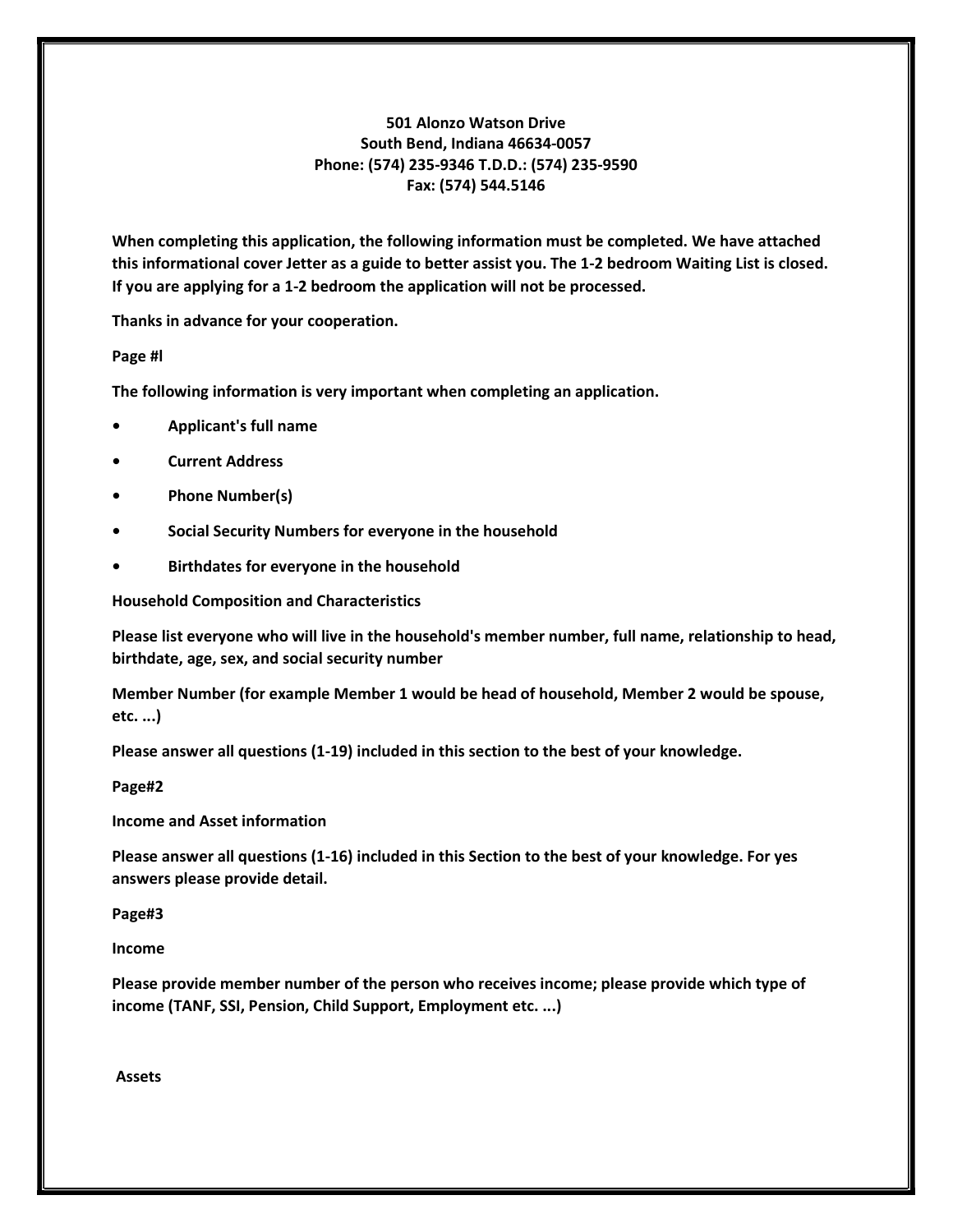

List all Checking and Savings Account information for everyone who will be living in the household

Please answer questions 1-2 to the best of your knowledge

Page #4

Expenses

List any information regarding expenses spent for childcare or medical equipment

For Elderly Families Only

Answer questions regarding Medicare or any other type of medical insurance used within the household (Elderly Only)

#### All Families

List names, address and phone number of two relatives or friends that generally know how to contact you in the case of emergency.

Please sign and date the application

Page #5

Authorization for Release of Information

Must be completed with full Social Security #. Please print name, provide social security #, sign name and date.

Selection of a preference is NOT A guarantee of a preference

The Housing Authority of South Bend offers the following preferences. Please check the preferences you wish to be considered for (documentation must be provided in. order to receive preference.

- $\triangleright$  HOMELESS Only a family that is referred to the HASB by an agency serving the homeless and has case management services via that agency is eligible for this preference. (1 point)
- $\triangleright$  Elderly/Near Elderly- A family where the Head-of-House is So+ or over is eligible for this preference. DISABLED -Any family where any member is disabled is eligible for this preference. (1 point)
- $\triangleright$  VA WA-Violence Against Women's Act (1 point)
- $\triangleright$  WORKING FAMILY -Any local family where the Head-of-House or spouse can document having been continuously employed for over one (1) year at 3o+ Hours a week quality for this preference (3 points)
- $\triangleright$  Local Any family living in the City of South Bend area is eligible for this preference. (1 points)
- $\triangleright$  Disabled- must be receiving SSJ/SSDI (2 point)

Please note: It is the Applicants Responsibility to notify The Housing Authority in writing by completing a update sheet, if any of the following changes occur. Change in mailing address, phone number, Household Composition, Income, etc.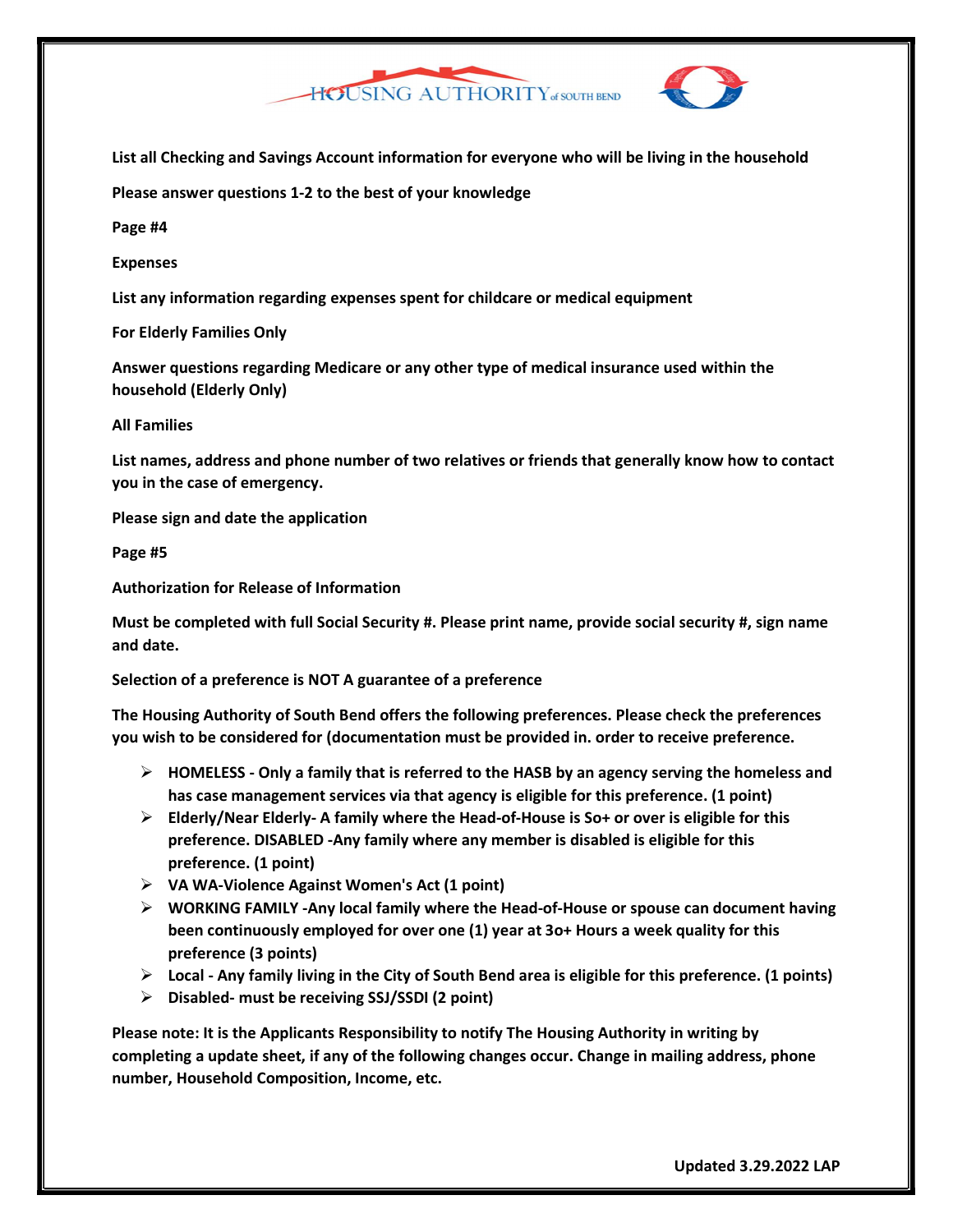|                   | South Bend, Indiana 46634-0057                | Phone: (574) 235-9346 T.D.D.: (574) 235-9590                                                                                                                                                                                   |
|-------------------|-----------------------------------------------|--------------------------------------------------------------------------------------------------------------------------------------------------------------------------------------------------------------------------------|
|                   |                                               | Fax: (574) 544.5146<br>ADMISSION APPLICATION FOR PUBLIC HOUSING PROGRAM                                                                                                                                                        |
|                   |                                               |                                                                                                                                                                                                                                |
|                   |                                               |                                                                                                                                                                                                                                |
|                   |                                               |                                                                                                                                                                                                                                |
|                   |                                               |                                                                                                                                                                                                                                |
|                   |                                               |                                                                                                                                                                                                                                |
|                   |                                               | HOUSEHOLD COMPOSITION AND CHARACTERISTICS: List Head of Household and all other members who<br>will live in the unit Give the relationship of each family<br>member of the Head. (D-daughter, S-son, SP-spouse, N-niece, etc.) |
| <b>Member No.</b> | <b>Member's Full Name</b>                     | Relation to Head Birthdate Age Sex Social Security No.                                                                                                                                                                         |
|                   |                                               |                                                                                                                                                                                                                                |
|                   |                                               |                                                                                                                                                                                                                                |
|                   |                                               | 2. Race of Head of Household: (Check one-used for statistical purposes only):                                                                                                                                                  |
|                   |                                               | $\Box$ White $\Box$ Black $\Box$ American-Indian/Alaskan Native $\Box$ Asian $\Box$ Native Hawaiian/Other                                                                                                                      |
|                   | 3. Ethnicity of Head of Household (Check one) |                                                                                                                                                                                                                                |
|                   | Hispanic or Latino Not Hispanic or Latino     |                                                                                                                                                                                                                                |
|                   |                                               | 4. Does anyone live with you now that is not listed above?     YES     NO                                                                                                                                                      |
|                   |                                               | 5. Does anyone plan to live with you in the future who is not listed above? $\Box$ YES $\Box$ NO                                                                                                                               |
|                   |                                               | Explain if you answered yes to either of the above questions: __________________                                                                                                                                               |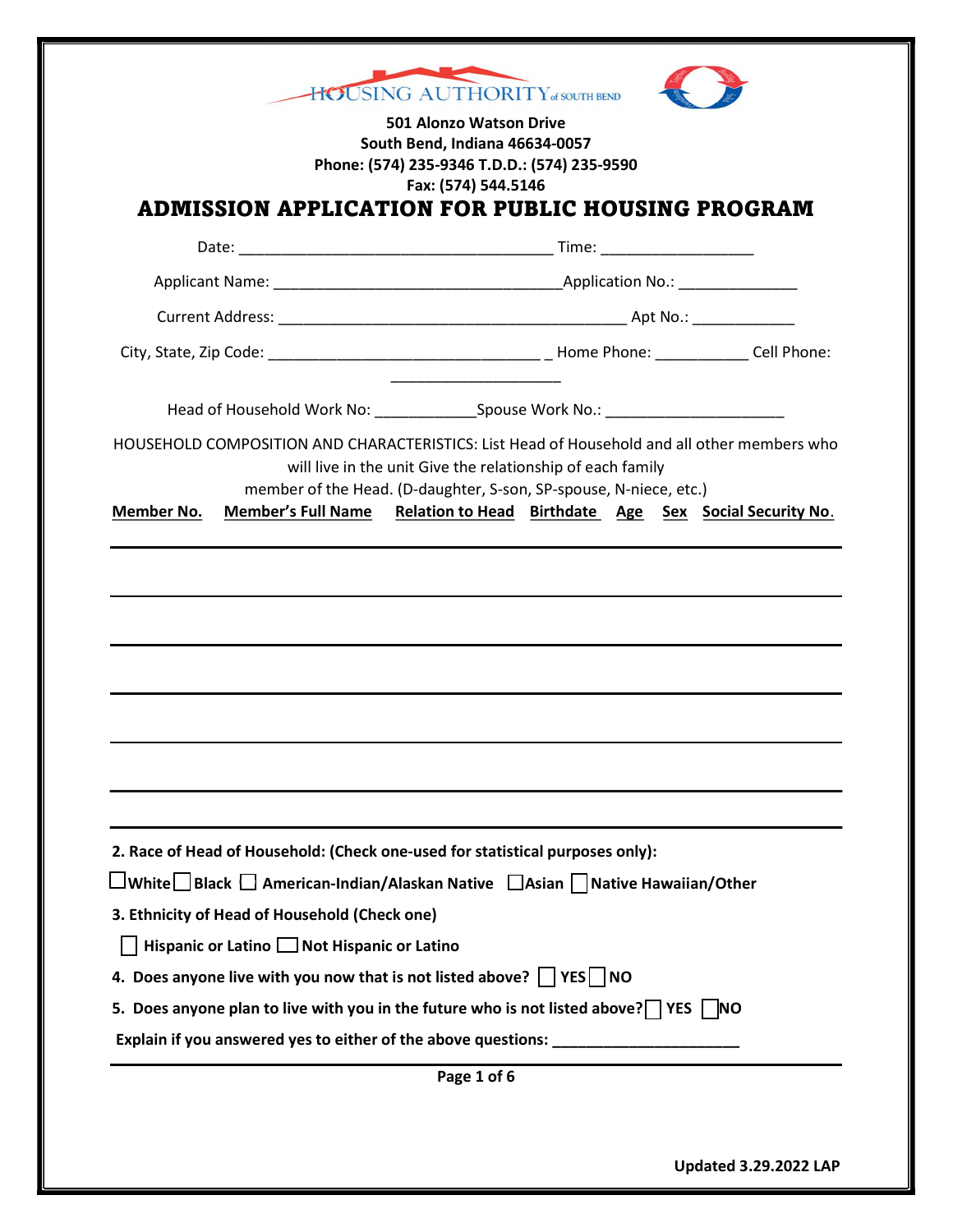| HOUSING AUTHORITY of SOUTH BEND                                                                                |  |  |  |
|----------------------------------------------------------------------------------------------------------------|--|--|--|
| 6. Is head of household or spouse a person with disabilities? $\Box$ YES $\Box$ NO                             |  |  |  |
| 7. Please identify any special housing needs your household has: _______________                               |  |  |  |
|                                                                                                                |  |  |  |
|                                                                                                                |  |  |  |
|                                                                                                                |  |  |  |
| 10. Are you now living in a federally subsidized housing unit? $\Box$ Yes $\Box$ No                            |  |  |  |
| 11. Have you ever lived in Public Housing? $\Box$ Yes $\Box$ No                                                |  |  |  |
| 12. Have you ever participated in the Certificate or Voucher Program? $\Box$ Yes $\Box$ No                     |  |  |  |
| 13. Have you ever been evicted from Public Housing, Indian Housing, a Section 23, or Section 8                 |  |  |  |
| Program? $\Box$ Yes $\Box$ No                                                                                  |  |  |  |
| 14. Have you ever been arrested for illegal use of a controlled substance or activities related to the         |  |  |  |
| abuse of alcohol? If yes when? $\Box$ Yes $\Box$ No $\Box$                                                     |  |  |  |
| Have you been convicted or arrested of any criminal activity within the last 3 years? $\Box$ Yes $\Box$<br>15. |  |  |  |
|                                                                                                                |  |  |  |
| Have you ever been charged or convicted of a Sexual Crime? $\Box$ Yes $\Box$ No If yes when?<br>16.            |  |  |  |
| 17.                                                                                                            |  |  |  |
| Phone: (                                                                                                       |  |  |  |
| 18.                                                                                                            |  |  |  |
| From: ___________ to: ____________                                                                             |  |  |  |
| 19.                                                                                                            |  |  |  |
| Please list all states in which you or any household member have resided?<br>20.                               |  |  |  |
|                                                                                                                |  |  |  |
|                                                                                                                |  |  |  |
|                                                                                                                |  |  |  |
| Page 2 of 6                                                                                                    |  |  |  |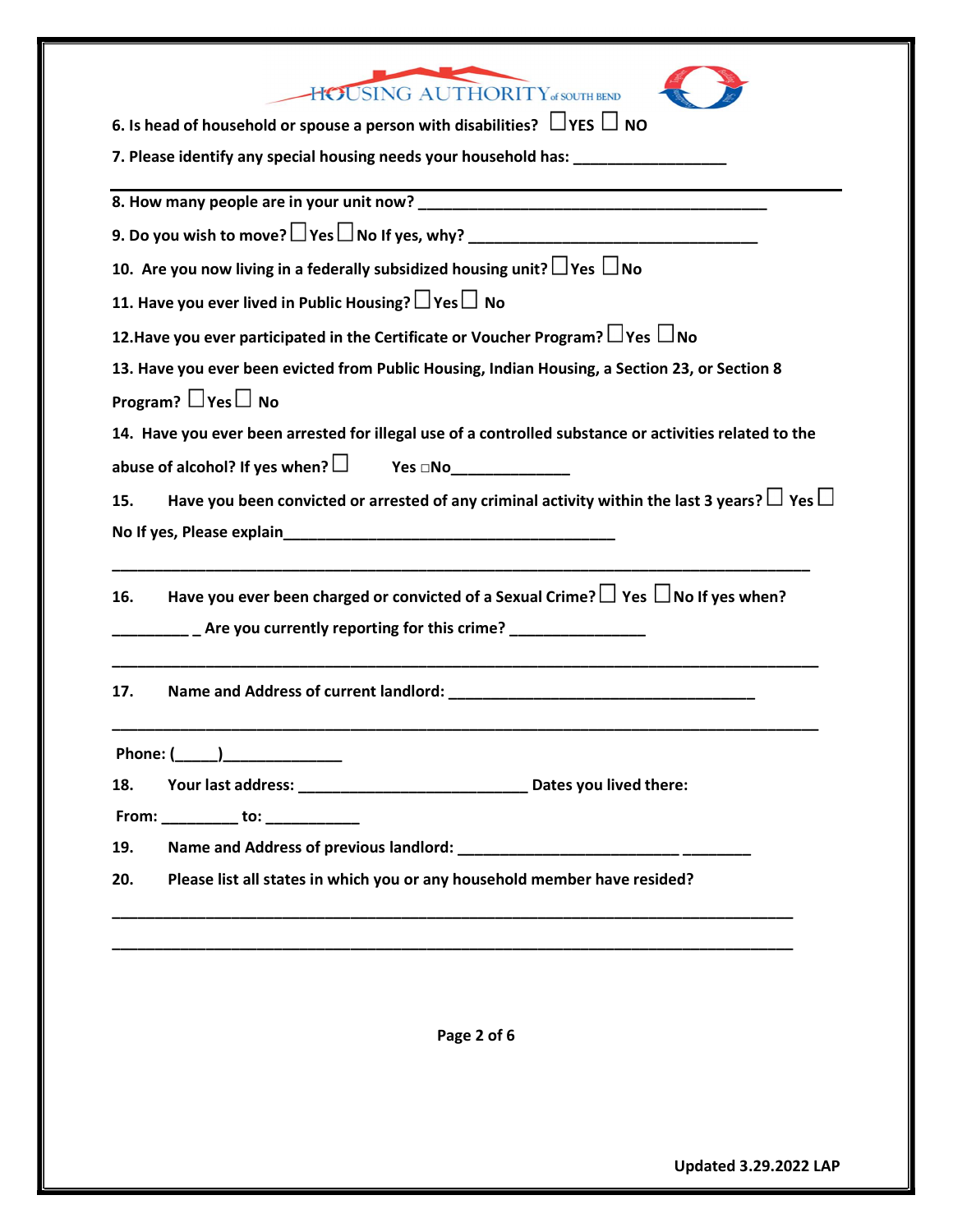



The questions are asked only for the purposes of calculating total tenant payment and determining the family's need for an accessible unit

INCOME AND ASSET INFORMATION: Please answer each of the following questions. For each "yes", provide details in the charts below:

| 0<br>□ | Yes<br>No  | 1.  | Work full-time, part-time, or seasonally?                                              |  |
|--------|------------|-----|----------------------------------------------------------------------------------------|--|
| 0      | Yes        | 2.  | Expect to work for any period during the next year?                                    |  |
| Ц      | No         |     |                                                                                        |  |
| □      | Yes        | 3.  | Work for someone who pays them cash?                                                   |  |
| 0      | No         |     |                                                                                        |  |
| $\Box$ | Yes        | 4.  | Expect a leave of absence from work due to lay-off; medical, maternity, or military    |  |
| 0      | No         |     | leave?                                                                                 |  |
| 0      | Yes        | 5.  | Now receive or expect to receive unemployment benefits?                                |  |
| Ц      | No         |     |                                                                                        |  |
| 0      | Yes        | 6.  | Now receive or expect to receive child support?                                        |  |
| 0      | No         |     |                                                                                        |  |
| П      | <b>Yes</b> | 7.  | Have any entitlement to receive child support that he/she is not now receiving?        |  |
| Ц      | No         |     |                                                                                        |  |
| П      | Yes        | 8.  | Now receive or expect to receive alimony?                                              |  |
| 0      | No         |     |                                                                                        |  |
| u      | Yes        | 9.  | Have an entitlement to receive alimony that is not currently being received?           |  |
| $\Box$ | No         |     |                                                                                        |  |
| $\Box$ | Yes        | 10. | Now receive or expect to receive public assistance (welfare, food stamps, etc.)?       |  |
| □      | No         |     |                                                                                        |  |
| 0      | Yes        | 11. | Now receive or expect to receive Social Security benefits?                             |  |
| 0      | No         |     |                                                                                        |  |
| 0      | Yes        | 12. | Now receive or expect to receive income from a pension or annuity?                     |  |
| □      | No         |     |                                                                                        |  |
| O      | Yes        | 13. | Now receive or expect to receive regular contributions from organizations or           |  |
| □      | No         |     | individuals not living in the unit?                                                    |  |
| П      | Yes        | 14. | Receive income from assets including interest on checking or savings accounts,         |  |
| □      | No         |     | interest, and dividends from certificates of deposit, stocks or bonds, or income from  |  |
|        |            |     |                                                                                        |  |
|        |            |     | rental property?                                                                       |  |
| 0      | Yes        | 15. | Own real estate or any assets for which you receive no income (checking account,       |  |
| □      | No         |     | cash)?                                                                                 |  |
|        |            |     |                                                                                        |  |
| u      | Yes        | 16. | Have you sold or given away real property or other assets (including cash) in the past |  |
| □      | No         |     | two years?                                                                             |  |
|        |            |     |                                                                                        |  |

Page 3 of 6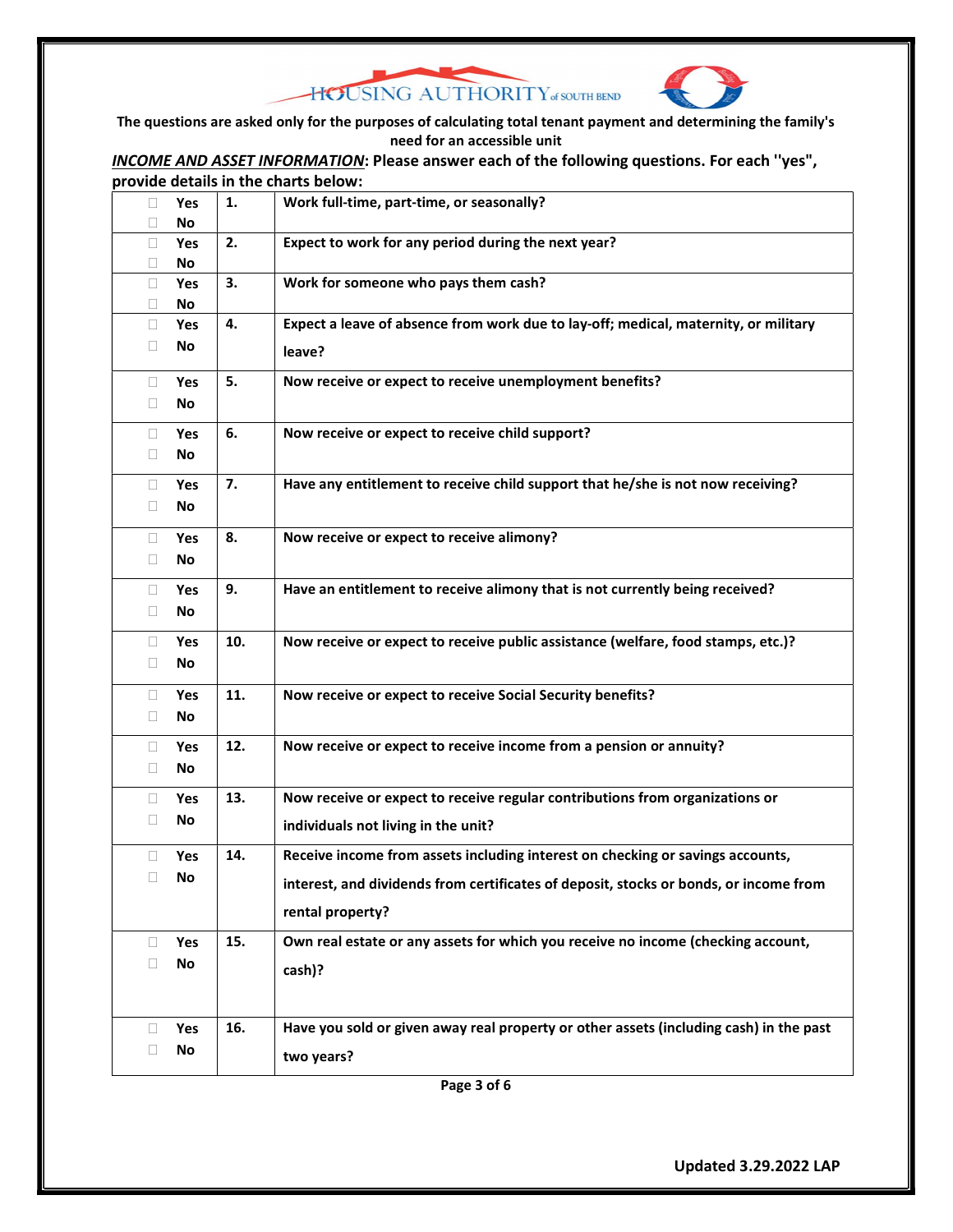

| <b>Member</b><br>No. | SOURCE OF INCOME/TYPE OF INCOME | <b>ANNUAL INCOME</b> |
|----------------------|---------------------------------|----------------------|
|                      |                                 |                      |
|                      |                                 |                      |
|                      |                                 |                      |
|                      |                                 |                      |
| Low Income:          |                                 |                      |

| LUW IIIWIIIWI           |  |
|-------------------------|--|
| <b>Very Low Income:</b> |  |

| Does it exceed income limits? Yes $\Box$ o |  |  |  |
|--------------------------------------------|--|--|--|

ASSETS: List all checking and savings accounts (including IRA's, Keogh accounts, and Certificates of

#### Deposit) of all household members

| <b>Member</b><br>No. | <b>Bank Name</b> | <b>Type of Account</b> | <b>Account No.</b> | <b>ANNUAL INCOME</b> |
|----------------------|------------------|------------------------|--------------------|----------------------|
|                      |                  |                        |                    |                      |
|                      |                  |                        |                    |                      |
|                      |                  |                        |                    |                      |
|                      |                  |                        |                    |                      |

1. List the value of all stocks, bonds, trusts, pensions, or other assets owned by any household member: \_\_\_\_\_\_\_\_\_\_\_\_\_\_\_\_\_\_\_\_\_\_\_\_\_\_\_\_\_\_\_\_\_\_\_\_\_\_\_\_\_\_\_\_\_\_\_\_\_\_\_\_\_\_\_\_\_\_\_

2. List the value of any assets deposed of for less than fair market value during the past two years:\_\_\_\_\_\_\_\_\_\_\_\_\_\_\_\_\_\_\_\_\_\_\_\_\_\_\_\_\_\_\_\_\_\_\_\_\_\_\_\_\_\_\_\_\_\_\_\_\_\_\_\_\_\_\_\_\_\_\_\_\_\_\_\_\_

Page 4 of 6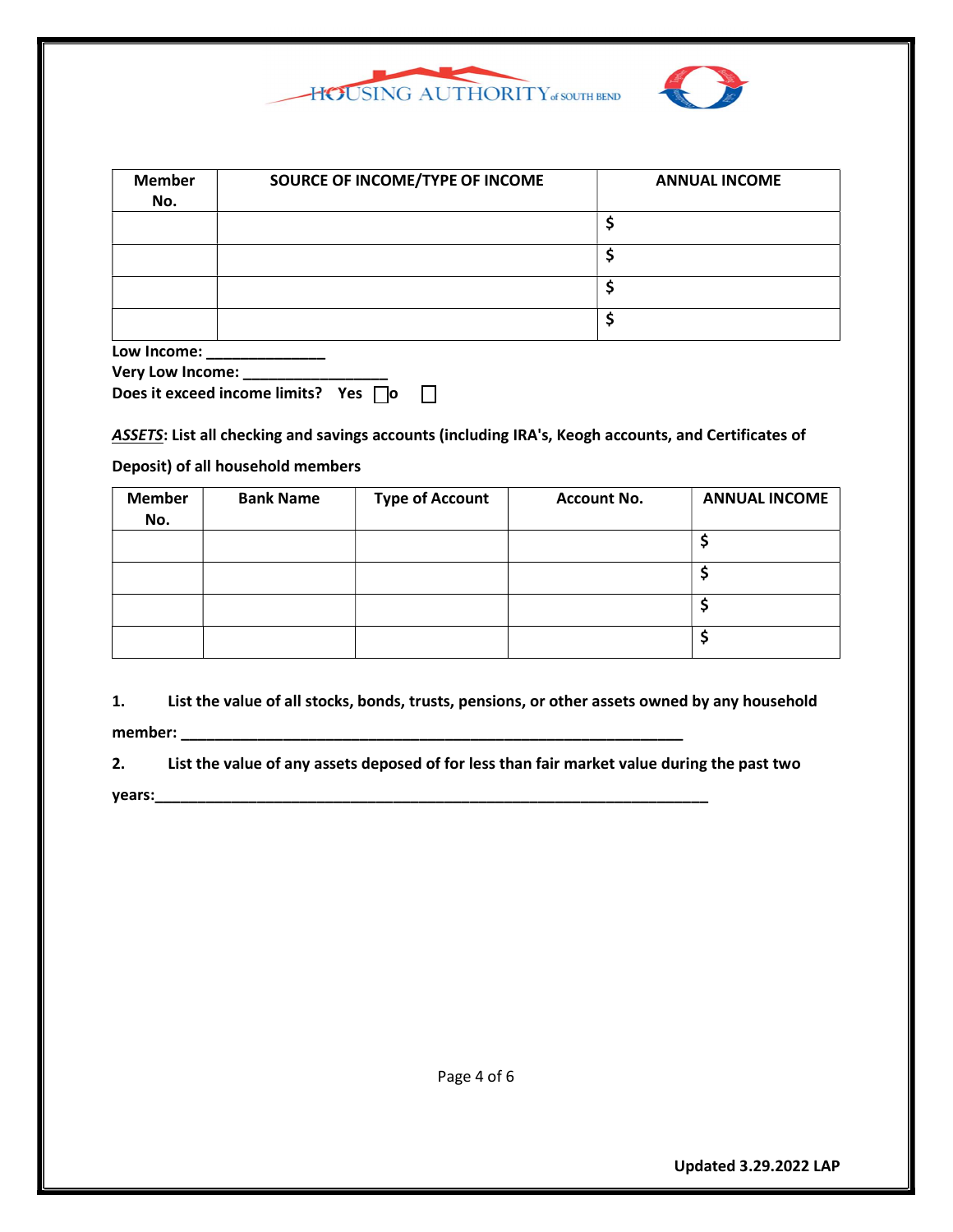



# **EXPENSES**

| <b>Yes</b>              | Do you have expenses for childcare of a child 12 or younger?                                                                                                                                                                                               |
|-------------------------|------------------------------------------------------------------------------------------------------------------------------------------------------------------------------------------------------------------------------------------------------------|
| No                      | If yes, provide the name, address, and telephone number of the care provider:                                                                                                                                                                              |
|                         | What is the weekly cost to you for childcare? \$                                                                                                                                                                                                           |
| <b>YES</b><br><b>NO</b> | Do you pay a care attendant or for any equipment for any household member(s)<br>with disabilities necessary to permit that person or someone in the household to<br>work?<br>If you pay a care attendant, provide the name, address, and telephone number: |
|                         | What is the cost to you for the care attendant and/or equipment?<br>\$                                                                                                                                                                                     |

## FOR ELDERLY FAMILIES ONLY

| <b>YES</b><br><b>NO</b> | Do you have Medicare? If yes, what is your monthly premium?                                                                                                                                                                                     |
|-------------------------|-------------------------------------------------------------------------------------------------------------------------------------------------------------------------------------------------------------------------------------------------|
| <b>YES</b><br>NO.       | Do you have any other kind of medical insurance? If yes, please provide the name<br>and address of carrier, policy<br>number, premium amount, and agent's name:                                                                                 |
| <b>YES</b><br><b>NO</b> | Do you have outstanding medical bills which you are paying? If yes, list them below:<br>What medical expenses do you expect to incur in the next twelve months?<br>If you use the same pharmacy regularly, please provide the name and address: |

Page 5 of 6